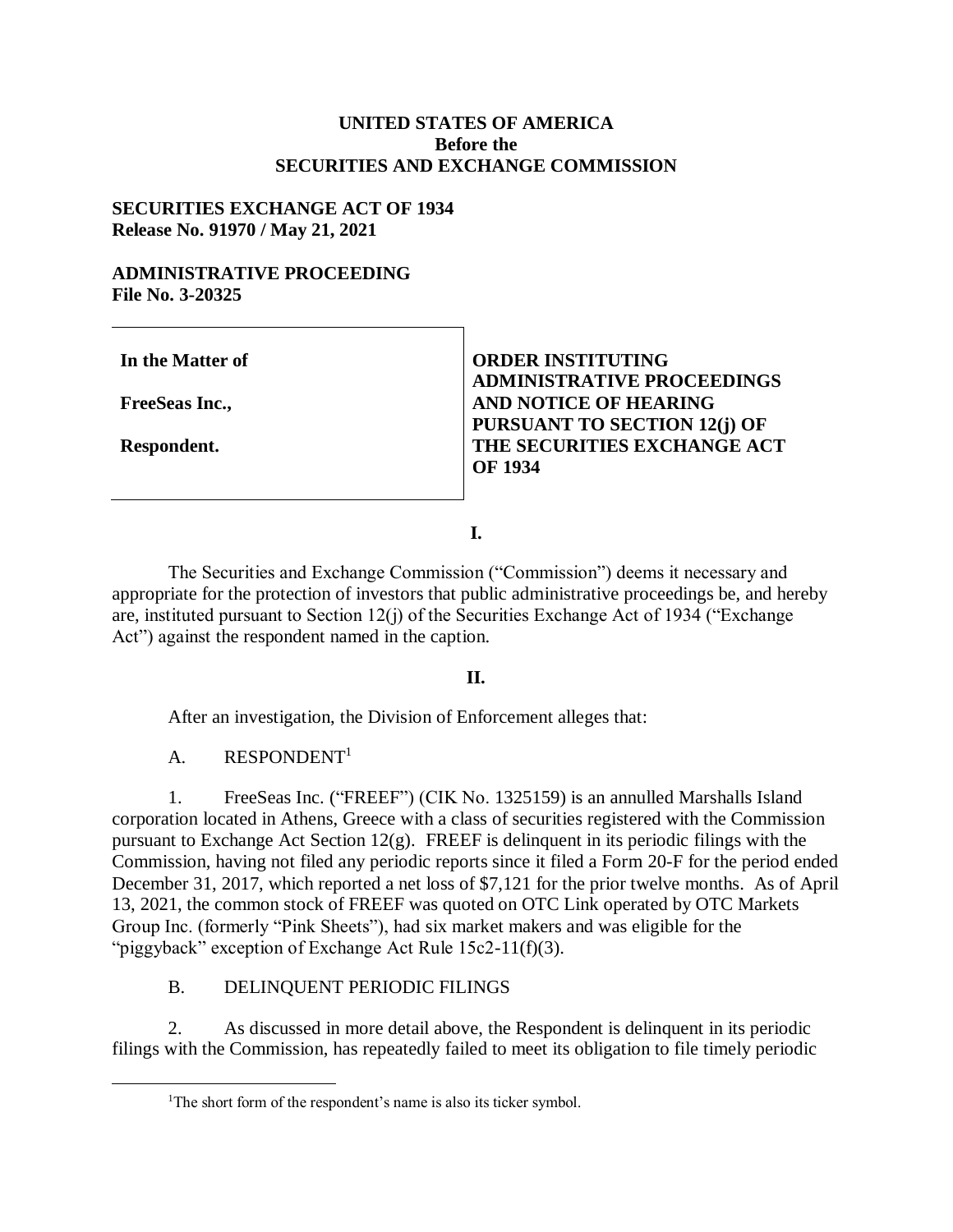reports, and failed to heed a delinquency letter sent to it by the Division of Corporation Finance requesting compliance with its periodic filing obligations or, through its failure to maintain a valid address on file with the Commission as required by Commission rules, did not receive such letter.

3. Exchange Act Section 13(a) and the rules promulgated thereunder require issuers of securities registered pursuant to Exchange Act Section 12 to file with the Commission current and accurate information in periodic reports, even if the registration is voluntary under Section 12(g). Specifically, Rule 13a-1 requires issuers to file annual reports.

4. As a result of the foregoing, the Respondent failed to comply with Exchange Act Section 13(a) and Rule 13a-1 thereunder.

### **III.**

In view of the allegations made by the Division of Enforcement, the Commission deems it necessary and appropriate for the protection of investors that public administrative proceedings be instituted to determine:

A. Whether the allegations contained in Section II hereof are true and, in connection therewith, to afford the Respondent an opportunity to establish any defenses to such allegations; and,

B. Whether it is necessary and appropriate for the protection of investors to suspend for a period not exceeding twelve months, or revoke the registration of each class of securities registered pursuant to Section 12 of the Exchange Act of the Respondent, and any successor under Exchange Act Rules 12b-2 or 12g-3, and any new corporate names of the Respondent.

#### **IV.**

IT IS ORDERED that a public hearing before the Commission for the purpose of taking evidence on the questions set forth in Section III hereof shall be convened at a time and place to be fixed by further order of the Commission, pursuant to Rule 110 of the Commission's Rules of Practice, 17 C.F.R. § 201.110.

IT IS FURTHER ORDERED that Respondent shall file an Answer to the allegations contained in this Order within ten (10) days after service of this Order, as provided by Rule 220(b) of the Commission's Rules of Practice, 17 C.F.R. § 201.220(b).

IT IS FURTHER ORDERED that the Division of Enforcement and Respondent shall conduct a prehearing conference pursuant to Rule 221 of the Commission's Rules of Practice, 17 C.F.R. § 201.221, within fourteen (14) days of service of the Answer. The parties may meet in person or participate by telephone or other remote means; following the conference, they shall file a statement with the Office of the Secretary advising the Commission of any agreements reached at said conference. If a prehearing conference was not held, a statement shall be filed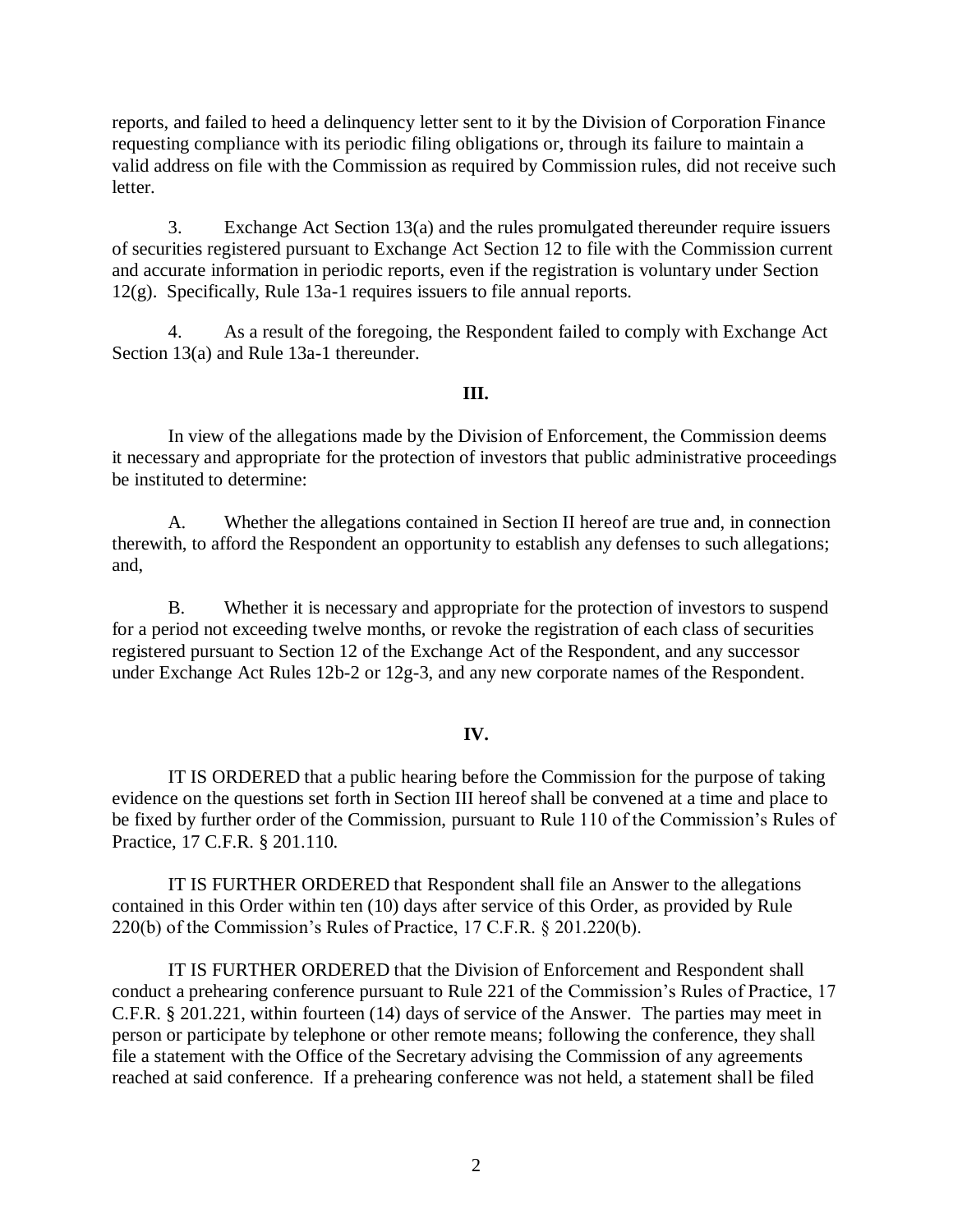with the Office of the Secretary advising the Commission of that fact and of the efforts made to meet and confer.

If Respondent fails to file the directed Answer, or fails to appear at a hearing or conference after being duly notified, the Respondents, and any successor under Exchange Act Rules 12b-2 or 12g-3, and any new corporate names of the Respondent, may be deemed in default and the proceedings may be determined against them upon consideration of this Order, the allegations of which may be deemed to be true as provided by Rules 155(a), 220(f), 221(f), and 310 of the Commission's Rules of Practice, 17 C.F.R. §§ 201.155(a), 201.220(f), 201.221(f), and 201.310.

This Order shall be served forthwith upon the Respondent by any means permitted by the Commission's Rules of Practice.

The Commission finds that it would serve the interests of justice and not result in prejudice to any party to provide, pursuant to Rule 100(c) of the Commission's Rules of Practice, 17 C.F.R. § 201.100(c), that notwithstanding any contrary reference in the Rules of Practice to service of paper copies, service to the Division of Enforcement of all opinions, orders, and decisions described in Rule 141, 17 C.F.R. § 201.141, and all papers described in Rule 150(a), 17 C.F.R. § 201.150(a), in these proceedings shall be by email to the attorneys who enter an appearance on behalf of the Division, and not by paper service.

Attention is called to Rule 151(a), (b) and (c) of the Commission's Rules of Practice, 17 C.F.R. § 201.151(a), (b) and (c), providing that when, as here, a proceeding is set before the Commission, all papers (including those listed in the following paragraph) shall be filed electronically in administrative proceedings using the Commission's Electronic Filings in Administrative Proceedings (eFAP) system access through the Commission's website, [www.sec.gov,](http://www.sec.gov/) at http://www.sec.gov/eFAP. Respondent also must serve and accept service of documents electronically. All motions, objections, or applications will be decided by the Commission. In addition to filing documents electronically using the eFAP system, an electronic copy of each filing must be emailed to [APFilings@sec.gov](mailto:APFilings@sec.gov) in PDF text-searchable format through July 12, 2021. Any exhibits should be sent as separate attachments, not a combined PDF.

The Commission finds that it would serve the interests of justice and not result in prejudice to any party to provide, pursuant to Rule 100(c) of the Commission's Rules of Practice, 17 C.F.R. § 201.100(c), that notwithstanding any contrary reference in the Rules of Practice to filing with or disposition by a hearing officer, all filings, including those under Rules 210, 221, 222, 230, 231, 232, 233, and 250 of the Commission's Rules of Practice, 17 C.F.R. §§ 201.210, 221, 222, 230, 231, 232, 233, and 250, shall be directed to and, as appropriate, decided by the Commission. This proceeding shall be deemed to be one under the 30-day timeframe specified in Rule of Practice 360(a)(2)(i), 17 C.F.R. § 201.360(a)(2)(i), for the purposes of applying Rules of Practice 233 and 250, 17 C.F.R. §§ 201.233 and 250.

The Commission finds that it would serve the interests of justice and not result in prejudice to any party to provide, pursuant to Rule 100(c) of the Commission's Rules of Practice, 17 C.F.R. § 201.100(c), that the Commission shall issue a decision on the basis of the record in